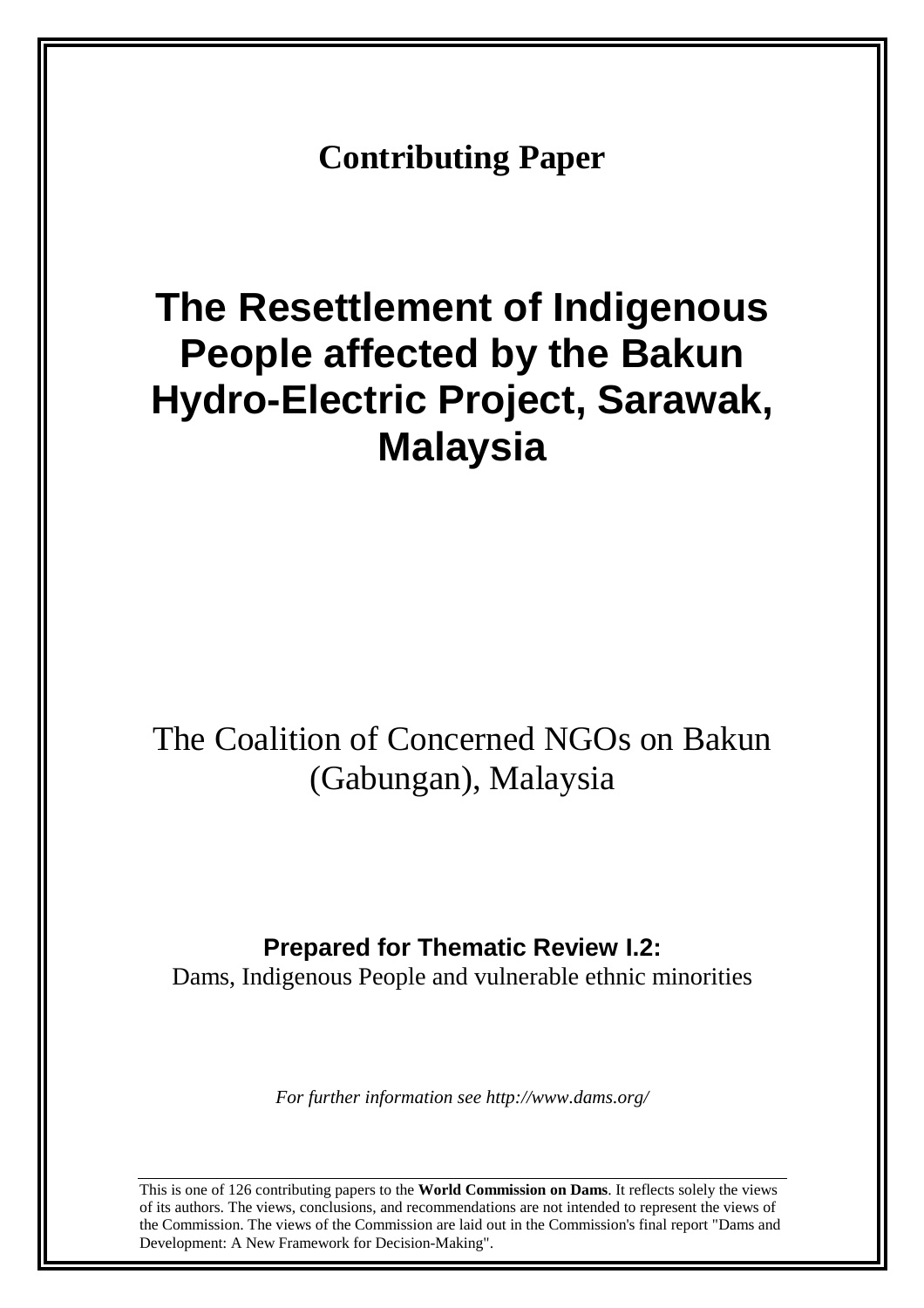## **Disclaimer**

**This is a working paper of the World Commission on Dams -** the report herein was prepared for the Commission as part of its information gathering activity. The views, conclusions, and recommendations are not intended to represent the views of the Commission. The Commission's views, conclusions, and recommendations will be set forth in the Commission's own report.

World Commission on Dams 5<sup>th</sup> Floor, Hycastle House 58 Loop Street PO Box 16002 Vlaeberg, Cape Town 8018, SOUTH AFRICA Telephone: +27 21 426 4000 Fax: +27 21 426 0036 Email: info@dams.org http://www.dams.org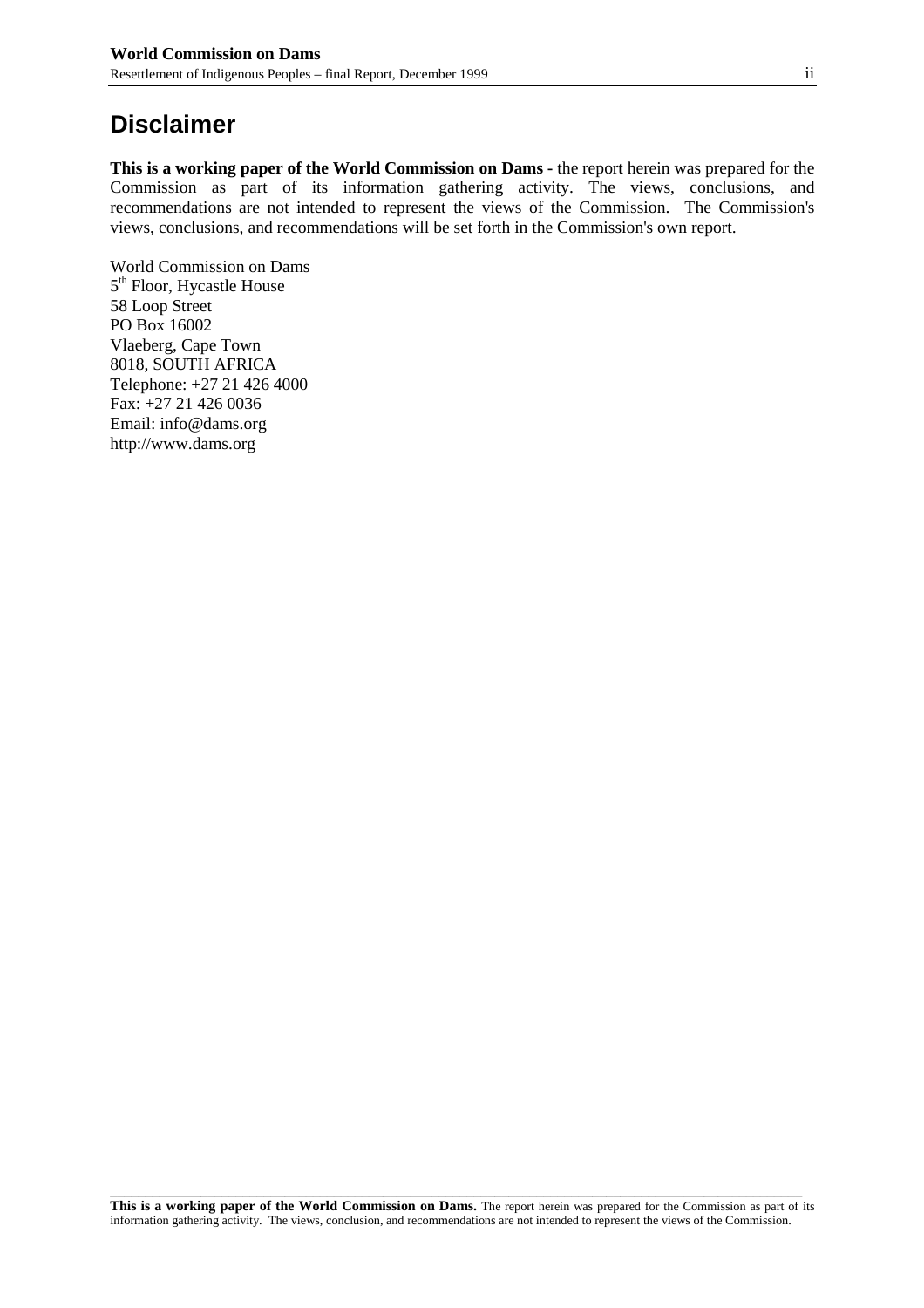## **Content**

| 1.     |  |  |  |
|--------|--|--|--|
| 1.1    |  |  |  |
| 1.1.1  |  |  |  |
| 1.1.2  |  |  |  |
| 1.2    |  |  |  |
| 1.2.1  |  |  |  |
| 1.2.2  |  |  |  |
| 1.2.3  |  |  |  |
| 1.2.4  |  |  |  |
| 1.2.5  |  |  |  |
| 1.2.6  |  |  |  |
| 1.2.7  |  |  |  |
| 1.2.8  |  |  |  |
| 1.2.9  |  |  |  |
| 1.2.10 |  |  |  |
| 1.2.11 |  |  |  |
| 1.2.12 |  |  |  |
| 1.2.13 |  |  |  |
| 1.2.14 |  |  |  |
| 1.2.15 |  |  |  |
| 1.2.16 |  |  |  |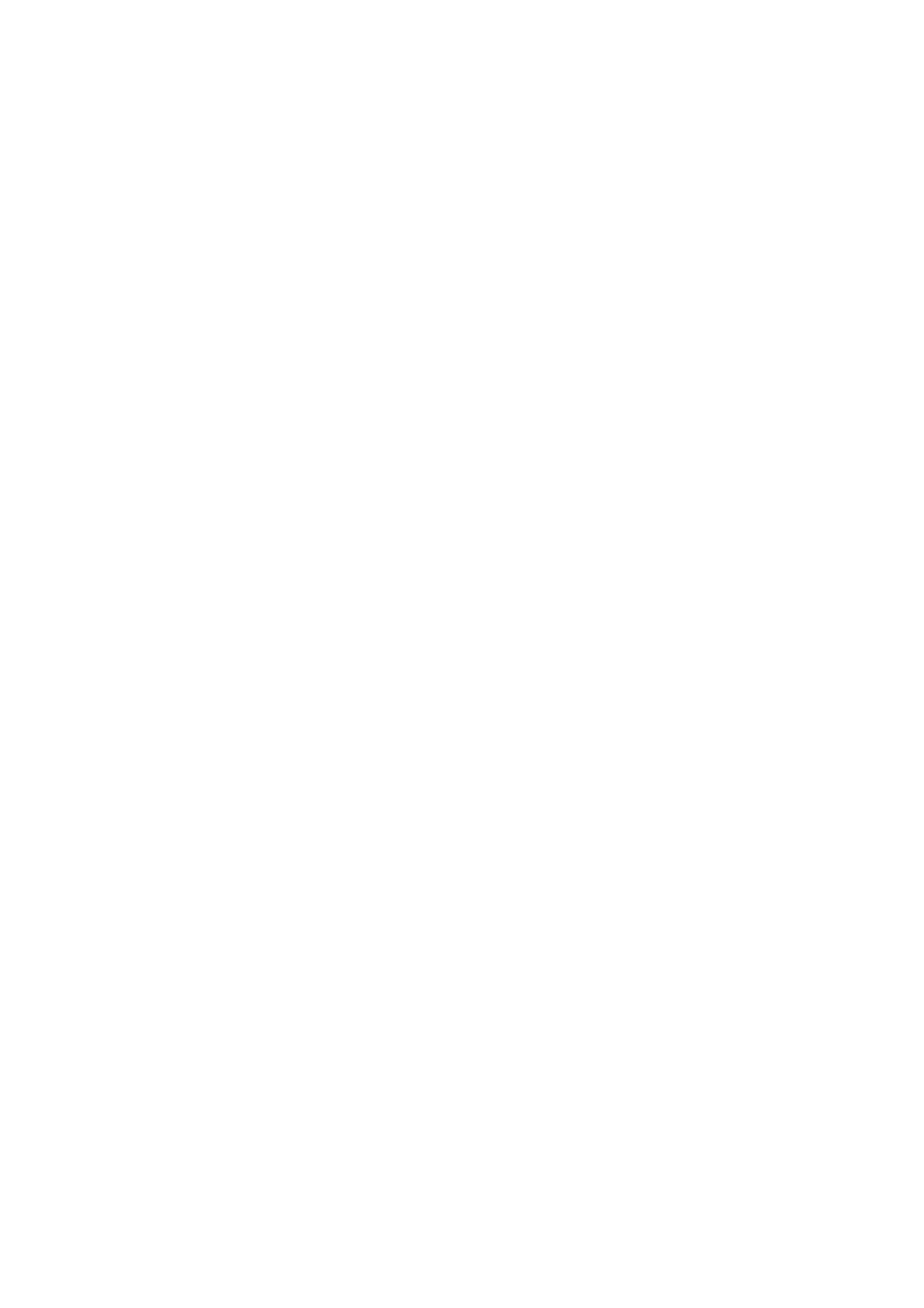## **1. Introduction**

The Bakun Hydroelectric Project (HEP) has been dogged by controversy ever since it was first

proposed in the early 1980s. Apart from the question of its necessity, its financial viability and its environmental costs, questions were raised from the beginning about its potentially disastrous social impact. This especially derived from the fact that the project would flood an area the size of Singapore and some fifteen indigenous communities, which by 1997 involved some 1,640 families and nearly 10,000 people, would have to be resettled. Given the context of both the way in which indigenous communities have suffered generally at the hands of the federal and state governments over the years, and also, more specifically, through the experience of previous resettlement schemes in Sarawak (and, indeed, elsewhere in the world), many had little confidence that any resettlement would be to the benefit of indigenous peoples. Now that the resettlement project has got under way, these fears have proven all too valid, as this paper will demonstrate.

### **1.1 Part One: Background to The Bakun Hydro-electric Project (HEP)**

#### **1.1.1 Why was the Bakun HEP proposed?**

The Bakun HEP was first proposed in the 1980s as part of a series of dams to exploit the hydroelectric potential of Sarawak's rivers. The original proposal was scrapped in 1990, after a concerted campaign against it by local indigenous communities and other groups in Malaysia, together with its high financial costs<sup>1</sup>. However, in September 1993, the project was revived, at least partly as a response to problems of electricity supply in Peninsular Malaysia. In the words of the Prime Minister, *"Bakun will not only provide the cheapest source of energy but will also serve as a catalyst to the country's industrialisation programme*<sup>22</sup>. As well as supplying electricity (mainly to Peninsular Malaysia), other benefits from the Bakun project claimed by the government included:

- providing an environmentally-friendly and significant source of electricity;
- ! generating employment and valuable spin-off industries for Sarawak which would add 3% to that state's growth per year;
- ! bringing the indigenous peoples *'into the mainstream of development'* through resettlement; and
- ! providing much needed infrastructure to a remote part of Sarawak, which would also become a valuable tourist destination.

As announced in 1993, the Bakun HEP was to be a huge project. It was to comprise the construction of a 2400MW hydroelectric dam, the transmission of its electricity, and the building of related infrastructure including access roads, a new township, and an airport. The actual dam is being built on the Balui River, some 37 kilometres upstream of Belaga in Sarawak, Malaysia. (For those unfamiliar with Malaysia's geography, Sarawak is part of the island of Borneo, a considerable distance across the South China Sea from Peninsular Malaysia.) It was to be a massive 205 metre high Concrete Face Rockfill Dam (CFRD), making it one of the highest rockfill dams in the world. The transmission of its electricity would have necessitated some 1,500km of overland wires and four 650km long undersea cables, under the South China Sea.

The overall cost of the project was officially estimated at some M\$ 15 billion<sup>3</sup>, although many argued that a truer figure was anywhere between M\$ 25 and M\$ 30 million. It was announced that the project was to be a privatised project, with the turnkey contract given to the Malaysian Company, Ekran, run by Ting Pek Khiing. Its responsibility included the sub-contracting of all necessary works related to the project, and the raising of the finance with which to carry out those works. The Sarawak State government, however, was responsible for the resettlement of the affected indigenous communities.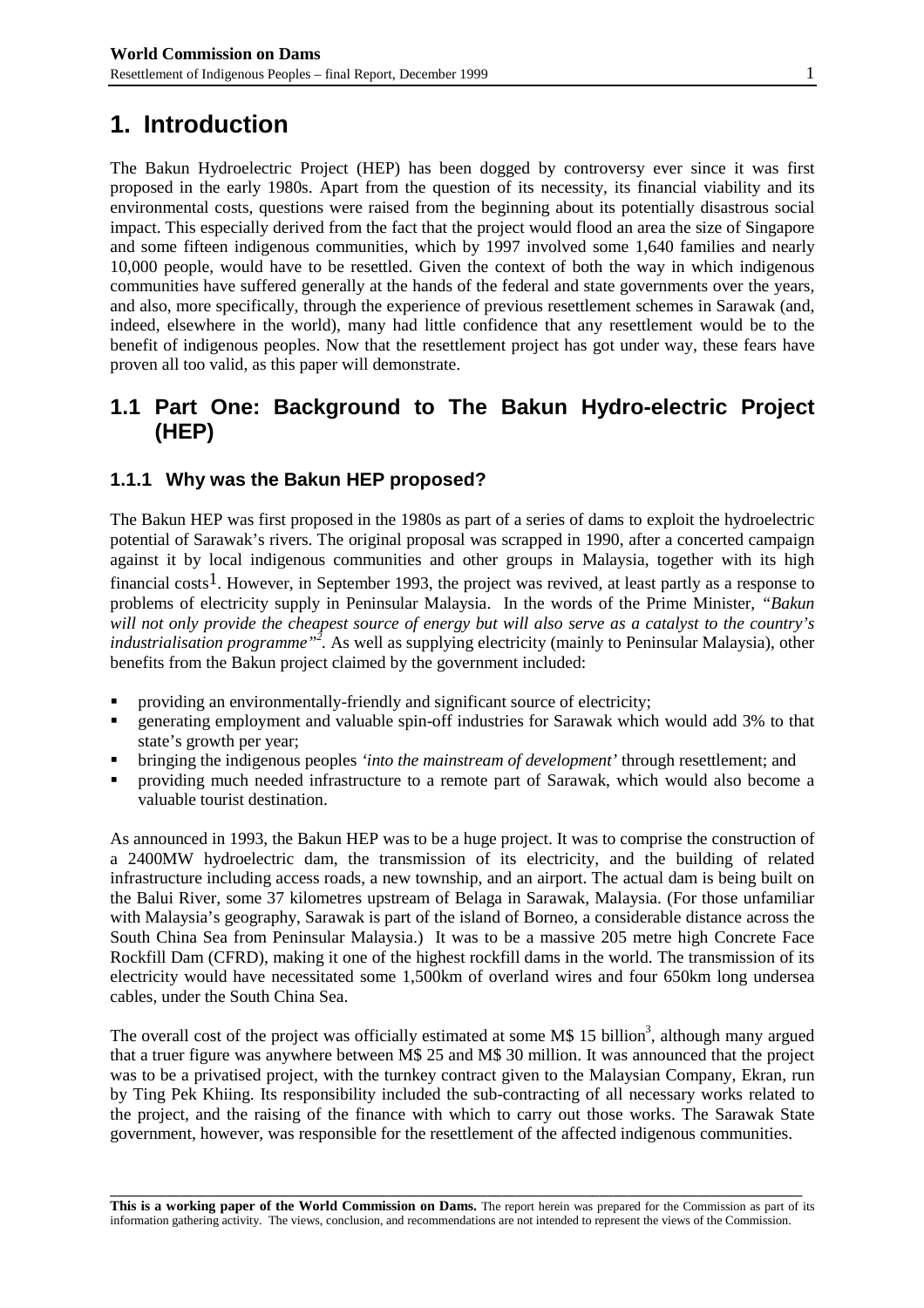#### **1.1.2 Doubts about the project**

Once it was revived, doubts about the whole project were again voiced by many people. They included some of the affected indigenous peoples in Sarawak, as well as a wide range of non-government organisations, opposition political parties and individuals<sup>4</sup>. The Coalition of Concerned NGOs on Bakun (Gabungan), made up of over 40 Malaysian non-government organisations, has acted to give greater strength and cohesiveness to the questions and debate about the Bakun project. Concern was also voiced by many non-Malaysian organisations and individuals, across the world.

It is worth noting that, in addition to the impact on indigenous communities and the potential impact on the thousands of people living downstream of the dam, the project was attacked on just about every ground. In this, it shares similarity with many, if not all, large dam schemes built or proposed the world over. The necessity and viability of the Bakun HEP have been called into question and the cost of its social and environmental impact was argued to be unacceptable. To summarise:

- ! First and foremost, it has been argued that there is no need for Bakun's electricity. There is a current surplus in Malaysia, which will continue well into the next century. Critics argue that Malaysia has an excellent opportunity to frame future power-generating projects in a properly construed, efficient and environmentally conscious National Energy Policy. It is still argued that the construction of Bakun is detrimental to such a policy.
- ! Critics also point out that Bakun's electricity would have been neither the cheapest nor the cleanest. In fact, the cost of Bakun's electricity would have been the most expensive in Malaysia's history, with implications for price rises and extra costs to Malaysian consumers.
- ! The siting of a dam designed to supply Peninsular Malaysia with electricity in a remote part of Sarawak was considered strange.

The questioning of the desirability and viability of the project centred on several issues:

- ! Official projections of Bakun's electricity output were said to be wildly optimistic. The project was based on a number of assumptions regarding, for example, efficiency of the dam, rainfall, streamflow, sedimentation rates, likelihood of earthquakes, maintenance costs, speed of construction, and downstream effects, the miscalculation of any one of which would have thrown the viability of the project into doubt.
- Similarly, it was argued that projections of the costs and time anticipated to complete the project were, in the light of experience of other large dams around the world, likely to be overrun, to degrees which could destroy the economic justification of the project. This was especially pertinent to a privatised scheme. It was not helped by Ting Pek Khiing's claim that he could build it in five years, a boast that, far from attracting investors, seemed to make them ever more uncertain of the way such a large project was being handled. The consortium contracted by Ting to actually build the dam, led by Asea-Brown Boveri (ABB), and also became concerned over the issue of time/cost estimates and who was to be responsible for any extra payments in the event of overruns. Partly because of this, ABB were unceremoniously dumped from the project in late 1997, possibly to their relief, shortly before the whole thing was put on hold (again).
- ! There was anger and condemnation at how the planning of the dam was conducted with no public accessibility to vital feasibility studies, no process of public feedback on a highly controversial and subverted Environmental Impact Assessment process (which was described by the normally compliant mainstream press as *"an abuse"* and *"a farce"*), and extremely limited consultation procedures with the indigenous peoples who have had little idea of exactly what was to happen to them.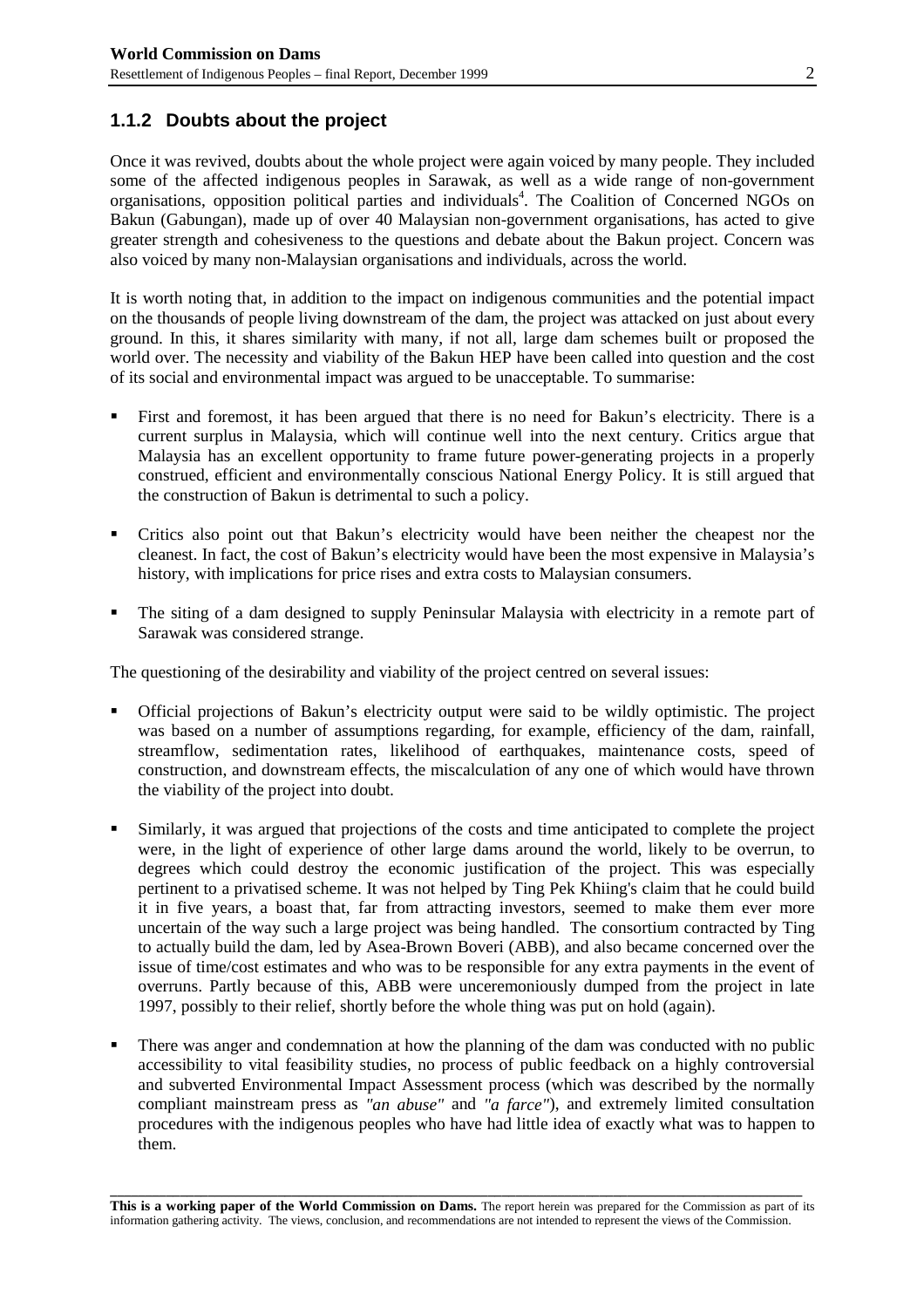! There was considerable doubt about the privatisation process, and whether in the end the project would revert to reliance on government monies. Despite early claims by Ting Pek Khiing that raising the money would pose no problem, there were terrible difficulties in getting investors for the project and in the end, Malaysian government agencies were forced to take up large shareholdings (meaning, taxpayers' money was being used). Now that the project has been taken away from Ekran, following its abrupt abeyance, significant monies are being paid to *'compensate'* that company in what many people call a *'bail-out'*.

By 1997, the project was already facing major difficulties. Financing was proving to be a problem, with reports of lack of payments and uncertain futures. Conditions at the actual dam site were so bad that many local workers refused to work there; foreign workers were used instead. Delays caused by problems with the diversion tunnels had already indicated the wild optimism of original schedules, and the schedule for the resettlement of the indigenous peoples was constantly being changed (put back). The relationship between Ekran and the consortium building the dam, led by ABB, deteriorated to the extent that their contract was terminated.

So, by November 1997, the project was in an utter mess. And, along with a diversion tunnel, confidence in the Malaysian economy had also collapsed. Together with other "mega" projects, the government announced the temporary suspension of the Bakun HEP, and later stated that it would be taking the project back from Ekran. Since then, there has been speculation as to what exactly is to be Bakun's fate. The latest, unconfirmed report is that the project will be considerably scaled down and will be administered by the national electricity company, Tenaga Nasional. There would no longer be plans to cable the electricity to Peninsular Malaysia; instead, it would be used by Sarawak, Sabah or neighbouring Indonesia. Critics say that both Sarawak and Sabah already have enough electricity, Kalimantan has a number of power projects planned, and that the whole Bakun project should simply be scrapped.

Unfortunately, it has all come too late to save the trees of the reservoir site, which have been clear-cut by another of Ting Pek Khiing's companies. It has also come too late to save the future of the affected indigenous peoples. Despite the project being on hold, the state government have insisted that they move.

## **1.2 Part Two: The Experience of the Bakun Resettlement Project**

The resettlement of the indigenous communities because of the Bakun HEP has been conducted in a way, which represents the general context in which indigenous peoples find themselves, in Sarawak as in the rest of the world. Their lack of political power, their relative marginalisation, and with a culture that is markedly different from that being pursued by state authorities (and by projects such as Bakun) has meant the indigenous peoples have been able to have little influence over what has happened, and is happening, to them. The consequence of the Bakun project has been to make the lives and future of these communities irretrievably worse.

It is worth recalling that in Sarawak, the indigenous population comprises some 48% of the total population of the state (Sarawak is the largest of the thirteen states of Malaysia). They are divided into numerous (some anthropologists say more than 35) distinct ethnic groups, including Iban, Kelabit, Bidayuh, Kenyah, Kayan, Kajang, Ukit, and Penan. Each group has its own social structure and mores, but all share a culture at whose base is land. Land supplies not just food and resources, but is the spiritual home of the community. The indigenous attitude to land is not one of commercial exploitation. Rather it is one in which the community is entrusted the responsibility for preserving and nurturing the land so that it can be passed on to future generations, intact. The main agricultural practice, shifting cultivation, represents this commitment to sustainability. In addition to farming land, the forest has also supplied food, medicines, building and other materials and is the site of ancestral burial grounds, and again, is jealousy guarded against over-exploitation and destruction, anathema to indigenous culture.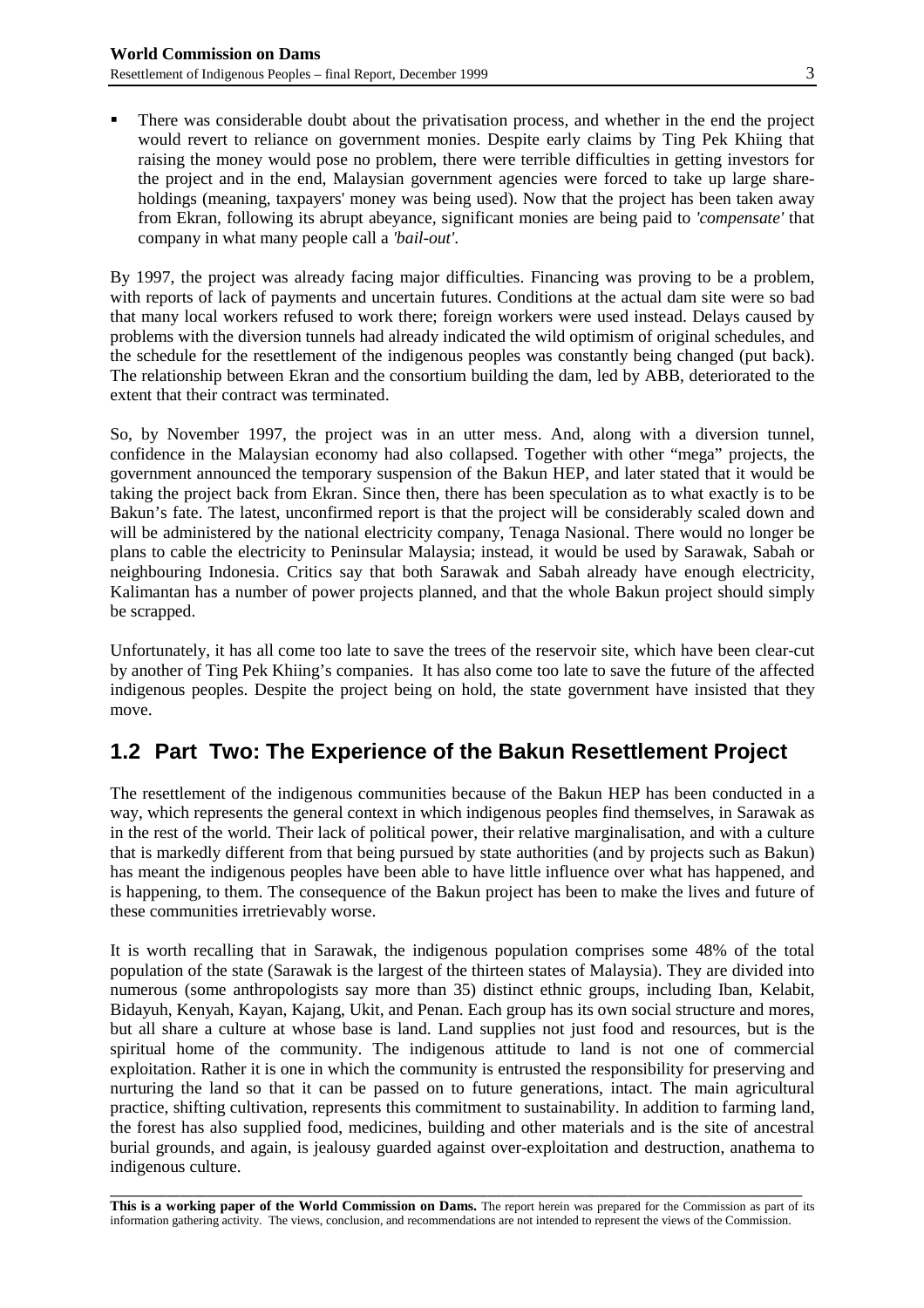Such an attitude has come into continual conflict with the state government's desire to maximise profitability from land by commercial economic exploitation. Whether through logging, the establishment of oil-palm or tree plantations, attempts to introduce commercial agricultural practices or through infrastructural development for either tourism or other ends (Bakun being an example), the state authorities have consistently backed companies and contractors against indigenous communities even where there is clear incursion on indigenous land and destruction to indigenous property and culture. At the basis is the perception by the state authorities that indigenous land use is "unproductive", that indigenous attitudes are "a barrier to development", and that indigenous peoples must be brought "into the mainstream of development" (as defined, of course, by the state authorities)<sup>5</sup>. As we will see, these prejudices run through the Bakun project, and specifically in its resettlement scheme.

#### **1.2.1 Who are affected?**

The affected communities of the Bakun HEP comprise a number of indigenous groups. Reports have identified some fifteen communities affected, including Ukit, Kayan, Kenyah, Lahanan and Penan communities. Most of them had been there for many generations. In the 1980s, when the Bakun HEP had first been mooted, the majority of these people had clearly declared their reluctance to move. But in the end, they have had little choice.

#### **1.2.2 Promises**

The conflict of attitude between state authorities and the indigenous peoples was apparent immediately in the propaganda surrounding the revival of the Bakun HEP. Government spokespeople were not slow to promise the world to these indigenous peoples. As Sarawak Chief Minister Abdul Taib Mahmud said: *"We believe the Bakun project is the best opportunity to help the Orang Ulu (people of the interior) of Belaga. We want to bring the people of Belaga into the progress that will culminate with Vision 2020.6 "*

He also stated, ironically (given the present situation at the resettlement site), that *"The children of the Orang Ulu will be able to have modern facilities, including piped water and roads and communication with the outside world. They will be at a par with all Malaysians and will be proud to be called Anak Sarawak (children of Sarawak).7 "*

Other politicians and project proponents were not slow to offer equally rhetorical promises. Ting Pek Khiing, chief executive of Ekran, the company in charge of the Bakun project, stated that the welfare of the indigenous peoples *"will be taken care of. They will be offered permanent jobs, free housing, free water, and free electricity. Their children will get proper educational facilities. They will live in easy reach of Bintulu town. Isn't that something to look forward to?8 "*

The promises of a better future for the indigenous peoples were set in the context of the overall perceived benefits that Bakun would bring to Sarawak. As far as the State government was concerned, *"Bakun is a huge gift from the Federal government"*, which, among other things, would ensure that *"Sarawak will become the powerhouse of Malaysia9 "*. The spin-off effects of the project were to be the attraction of foreign investment to the State and therefore industrial development in which the establishment of an aluminium plant, a pulp and paper plant and *'perhaps the world's biggest'* steel plant were specifically mentioned. Also earmarked were the development of a high-tension and highvoltage wire industry in Tanjung Manis (apparently through a company in which some of Taib's family members were prominent) and the development of the Bakun area as a tourist resort. Whilst these kinds of benefits may sit well with the state government's priorities for development, they are a little outside the experience of indigenous communities and hardly relevant to indigenous culture.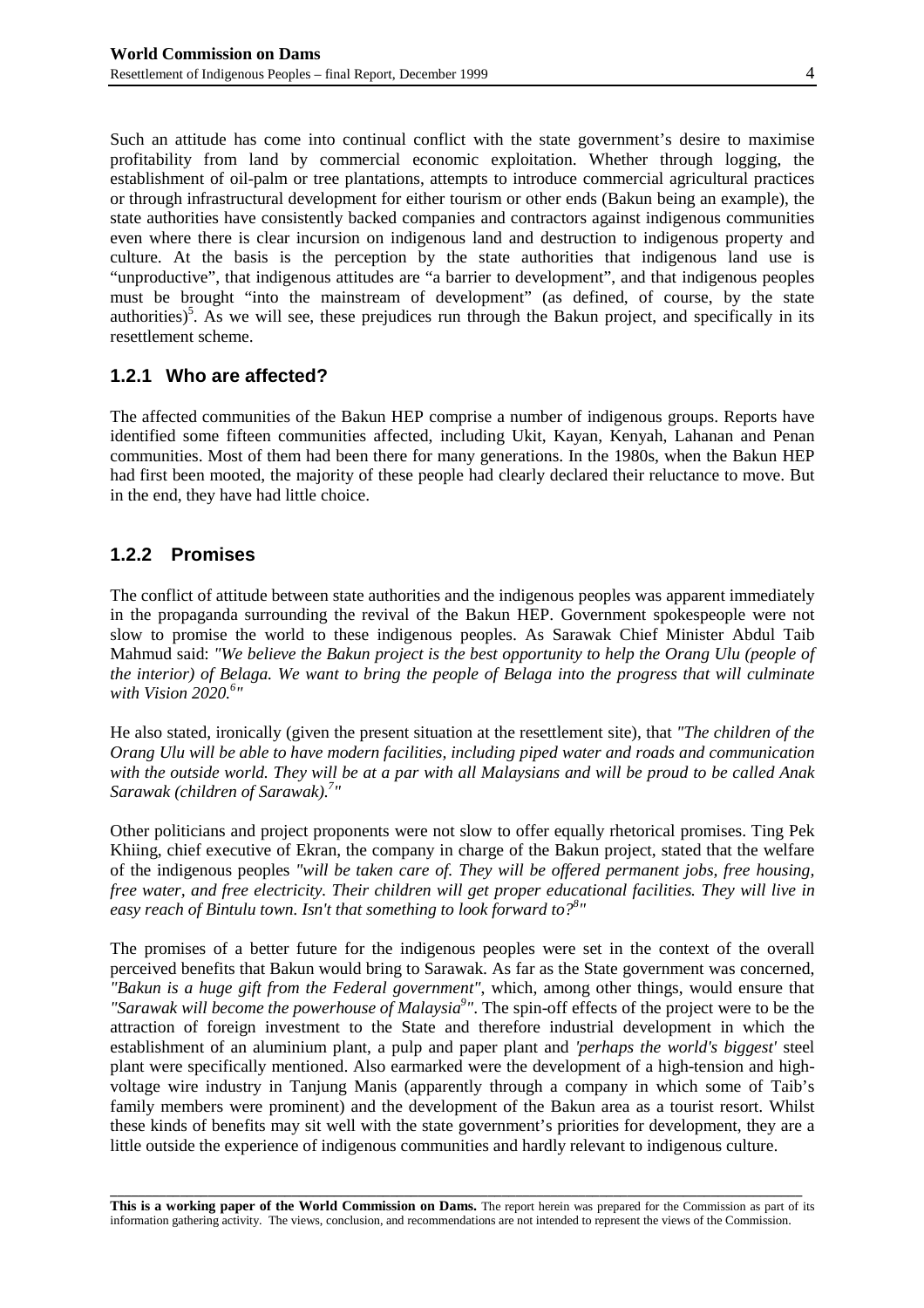#### **1.2.3 Batang Ai – an earlier example**

The fact is that this kind of rhetoric had been heard before, during a resettlement exercise following the building of another dam at Batang Ai, in the 1980s. The experience of that project had shown that beyond the rhetoric there was little substance. It was a project, which demonstrated a considerable failure in planning and implementation because of the arrogance of state authorities in deciding what was best for the indigenous communities affected, and a complete lack of process and sensitivity to indigenous needs.

More than 80 per cent of the resettled people from Batang Ai now say that they are worse off than before. They complained and complain that there was poor consultation, poor information, many promises which were subsequently broken, unattended grievances relating to the compensation process and a lack of proper counselling and preparation on financial management (given that compensation means suddenly these people have an amazing amount of cash which they certainly have never before been used to). They complained and complain that there were and still are a host of problems at the resettlement site which include highly inadequate provision of farming land, high expenses for basic facilities like housing, water and electricity, few employment opportunities (a major broken promise) and a number of social problems which include gambling, drinking, indebtedness, family dislocation and an undermining of peoples' roles within the community, especially those of women.

#### **1.2.4 The Bakun Resettlement: Obstacles and Constraints**

In conducting the Bakun resettlement exercise, similar failures have been a feature. Despite plenty of advice about the need to ensure full consultation, information and provision of alternatives in the planning of the resettlement, and avoidance of a wholesale uprooting of indigenous communities from their land and culture, the state authorities have seemingly failed to heed any of this. Instead, again, they have been concerned to control the resettlement from the top, utilising their appointed leaders within the indigenous communities to translate the little information given, control grievances and ensure compliance. From the beginning they had earmarked one (and one only) resettlement site, at Sungai Asap, to which all affected people would be relocated. No discussion was entertained either about the efficacy or desirability of this plan, let alone about the suitability of the site and its implications.

So when questions were asked about specific plans for the Bakun resettlement, including how the indigenous peoples were to be consulted, what was the process and amounts of compensation, what alternatives were on offer, and what guarantees were to be had to ensure that the disastrous experience of the Batang Ai resettlement project would not be repeated, few answers were given. Instead, obstacles (including the use or amendment of existing legislation) were used against anyone wanting public divulgence of information or opportunity for public debate, and government control of the media was utilised to scapegoat any critics, whether indigenous or otherwise, as 'anti-development' and/or mischievous, self-promoting, traitorous, agents of foreigners or simply misguided.

The Malaysian authorities, which of course include the Sarawak authorities, have a number of laws available to prevent access to information and to public debate. They have been used to ensure that the Bakun HEP, and the resettlement project, have proceeded with little or no transparency or public accountability. The Official Secrets Act, for example, has been used to classify the many official studies done on the project. At least seventeen studies on the project have been officially commissioned: these remain secret, despite the hugeness of the project and its potential impacts on the Malaysian (and indigenous) people.

The State government itself has commissioned studies specifically relating to the resettlement, but again, and instructively, the State government has been concerned that none of these studies should be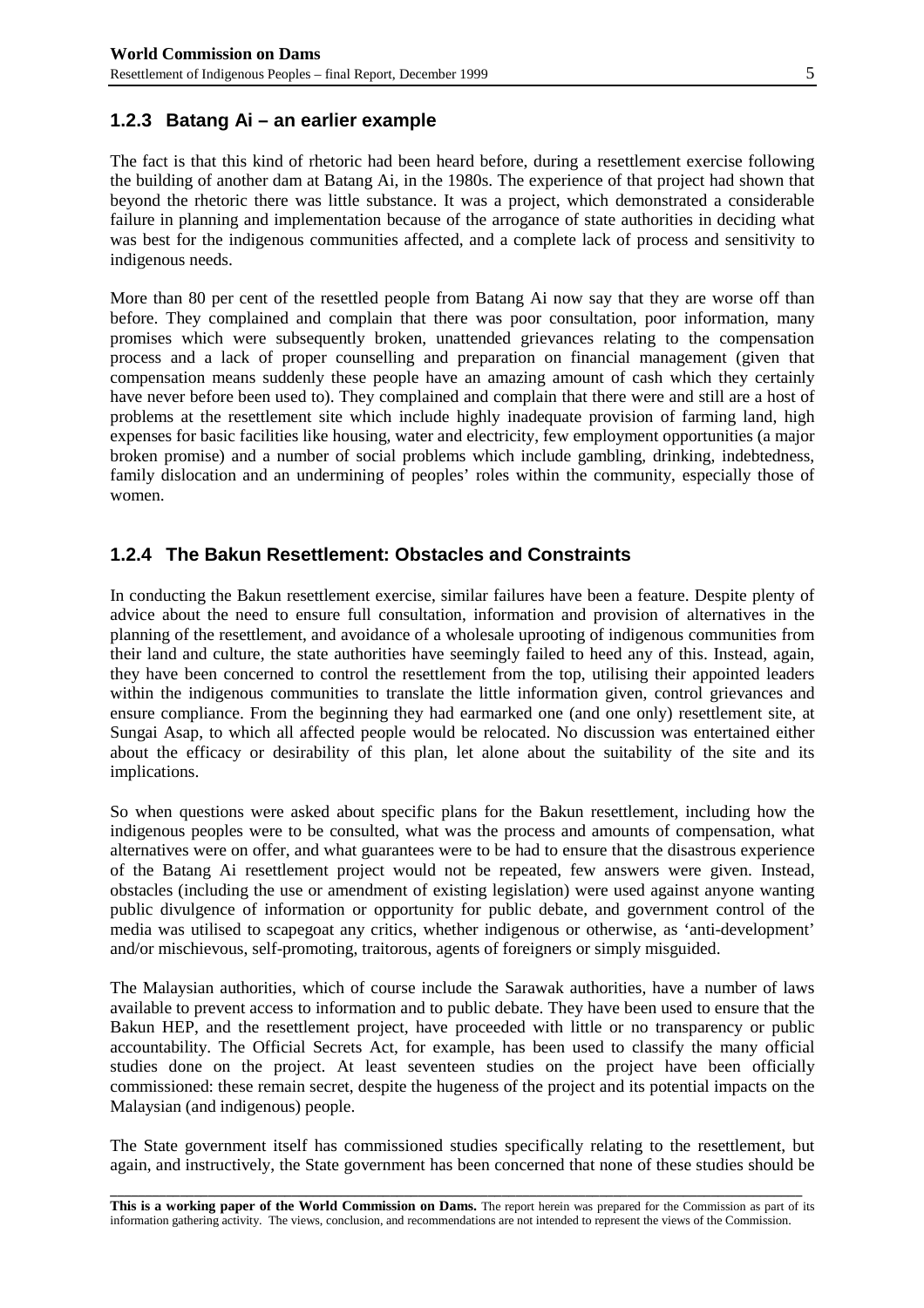publicly available. A Canadian anthropologist, Jerome Rousseau, asked by the State government to prepare one such report, states that part of his contract included a confidentiality clause. This he refused to sign. His study, now openly available, is a highly instructive one with reference to the issues, needs and flaws in the planning for the resettlement. However, other researchers contracted by the government did sign a confidentiality clause, meaning their work and suggestions remain secret.

Further, permits have been refused to groups hoping to organise public forums on the Bakun project, passports of indigenous and other representatives have been impounded to prevent them giving their input at regional or international forums, and government agents have been busy in the Bakun area warning people about listening or responding to the views of the few non-government organisations active in the area. Signposts were even erected stating that these organisations were unwelcome.

This atmosphere is hardly conducive to the inspiration of confidence in state authorities from either the affected indigenous peoples or Malaysians generally. What is there to hide? When some public interest groups sought assurances from the Malaysian government that there would be a process of public participation built into the Bakun planning stages, they were promised that this would be done through the Environmental Impact Assessment. But even this was reduced to a level of farce. Legislation was specifically enacted to allow the federal government to cede its responsibility (for what after all was a huge *national* project) to the Sarawak state authorities. By coincidence (sic), the latter's procedures for EIA had no element of public participation. When three of the indigenous peoples from the Bakun area took a case to court seeking to uphold the principle that they should have opportunity for feedback on a project that directly and severely affected them, the case was thrown out<sup>10</sup>.

Of course, the publication of the Bakun EIA did little to reassure critics. Not only did it specifically exclude assessment of the impact on the communities, but also the assessment of the project generally was full of omissions, mistakes and questionable assumptions. The fact that it was published in English and cost a significant amount of money for each of its several parts meant too that it remained inaccessible to the vast majority of people, including indigenous peoples.

#### **1.2.5 Principles ignored**

All of this is instructive. Neither the federal government nor the Sarawak state government were interested in public participation in the Bakun HEP. It was to be imposed, whatever the flaws and the consequences, as part of an agenda about which many local indigenous peoples and many Malaysians generally had serious reservations. But these were not up for consideration.

It is also instructive in that such neglect of full and proper discussion, indeed such intransigence to even the beginning of a debate, has ensured the respective governments have ridden roughshod over basic principles of planning of such projects, and specifically, over principles of resettlement.

For example, the World Bank and other institutions have provided a number of guidelines relevant to the kind of mistakes that must be avoided in resettlement projects. Included in these is the clear exhortation that Environmental Impact Assessments should include assessment of impact on communities, and that separate EIAs should be done on proposed resettlement sites. The latter should include an assessment of host population, resource use patterns, use of area by non-residents, formal legal and customary use-rights, inventory of fauna and flora, social infrastructure, assessment of public health conditions and institutional assessment. The World Bank Environmental Assessment Sourcebook has more details. But no EIA at all was carried out for the Sungai Asap site to be used for the Bakun displaced people, and, as we have noted, the EIA done for the Bakun project specifically excluded any assessment of the impact on affected communities.

Further principles espoused by the World Bank and reports such as Rousseau's include the need for early and full consultation with the affected communities (*"participation"*), the need to put aside prejudice in order to fully incorporate the needs and ambitions of the affected communities and to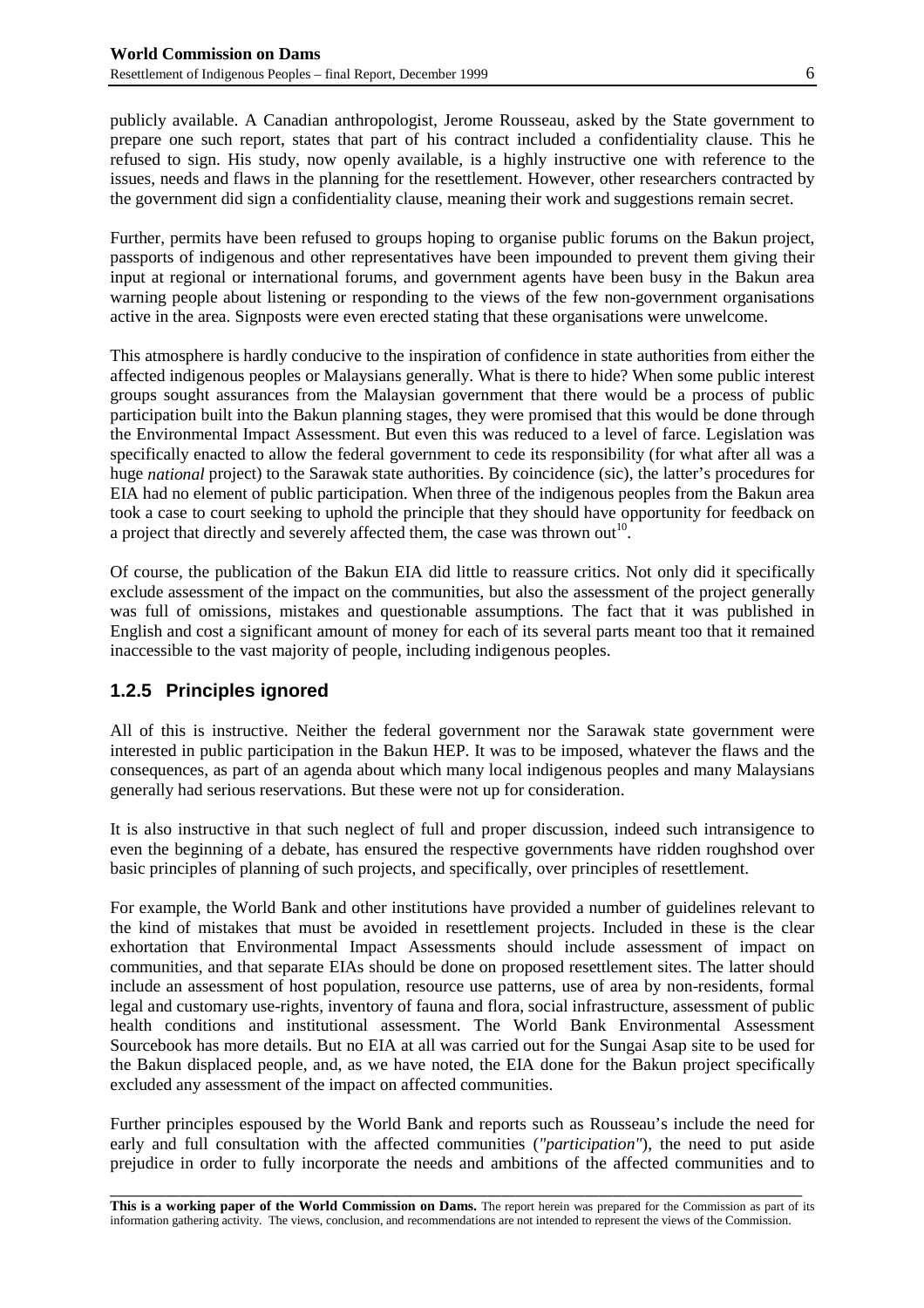preserve as far as possible their autonomy and cultural identity, the need to provide a series of alternatives, the need to ensure that adequate and properly fertile land be provided at any new locations, the need to avoid any traumatic, wholescale change in lifestyle and environment, and the need to support, monitor and evaluate any resettlement project as it develops. Specific warnings mentioned included the probability that the Sungai Asap site had inadequate land both in terms of quantity and quality, that the attitude of the state authorities was forcing the indigenous peoples into an alien, monetised economy that would lead to a loss of autonomy, dependency on jobs and state support, migration (given Sungai Asap was unlikely to be able to support enough jobs to sustain the community) and indebtedness. It was stated that all this would lead to or intensify social problems, including a worsening situation for women and the elderly, gambling, alcoholism, and general family and community breakdown.

Underlying all of these suggestions, borne from experience, is that the last thing that should happen is that indigenous peoples are told where to go and what to do: in other words, are presented with a *fait accompli*. Yet this is exactly what has happened in the case of Bakun, and was exactly what happened in the case of Batang Ai.

#### **1.2.6 The Bakun Resettlement: The Fact-Finding Mission, May 1999**

In now turning our attention to describing the process and consequence of the Bakun resettlement in more detail, we can note that much of the information presented here comes directly from the indigenous communities themselves. This has recently been confirmed and supplemented by a Fact-Finding Mission, sent by the Gabungan in May 1999, as a response to a number of grievances and complaints emanating from the Bakun area. This Mission interviewed over 300 people affected by the project, including state authorities, and its full report has just been published. Those interested in more information about the resettlement exercise should read this $^{11}$ .

In the report, the process and impact of the Bakun resettlement is described in considerable detail. At the outset, it states that

"We should note from the outset that the evidence presented to us tells us that the resettlement process has been to the considerable disadvantage of the indigenous peoples, despite promises to the contrary. It is difficult to adequately capture in words the utter desperation and dislocation being experienced by the indigenous communities forcibly resettled because of the Bakun project. A gaping hole has been blown in their social fabric; their culture and their future is in serious jeopardy. Despite the many, many warnings, this represents a gigantic failure of planning. It is a betrayal of the indigenous peoples.

If remedial actions are not undertaken by the relevant authorities speedily and effectively, the lives of the majority of these indigenous peoples will have been made irretrievably worse*."*

Indigenous peoples affected by the project voiced many grievances, which need urgent attention. These grievances cover everything from the original process of consulting, informing and explaining to indigenous peoples the plans, process and consequences of the resettlement, to the actual physical conditions and implications of the move to the Sungai Asap site. An initial list would include major and serious concerns about

- the decision to go ahead with the resettlement despite the fact that the postponement and scalingdown of the Bakun project meant that for many of the affected longhouses there is no urgency and even no necessity to continue;
- the way indigenous land in the Ulu Belaga area (the site of the Bakun HEP) was surveyed and compensation figures assessed;
- the lack of action by the authorities when complaints were made about improper or inadequate surveying;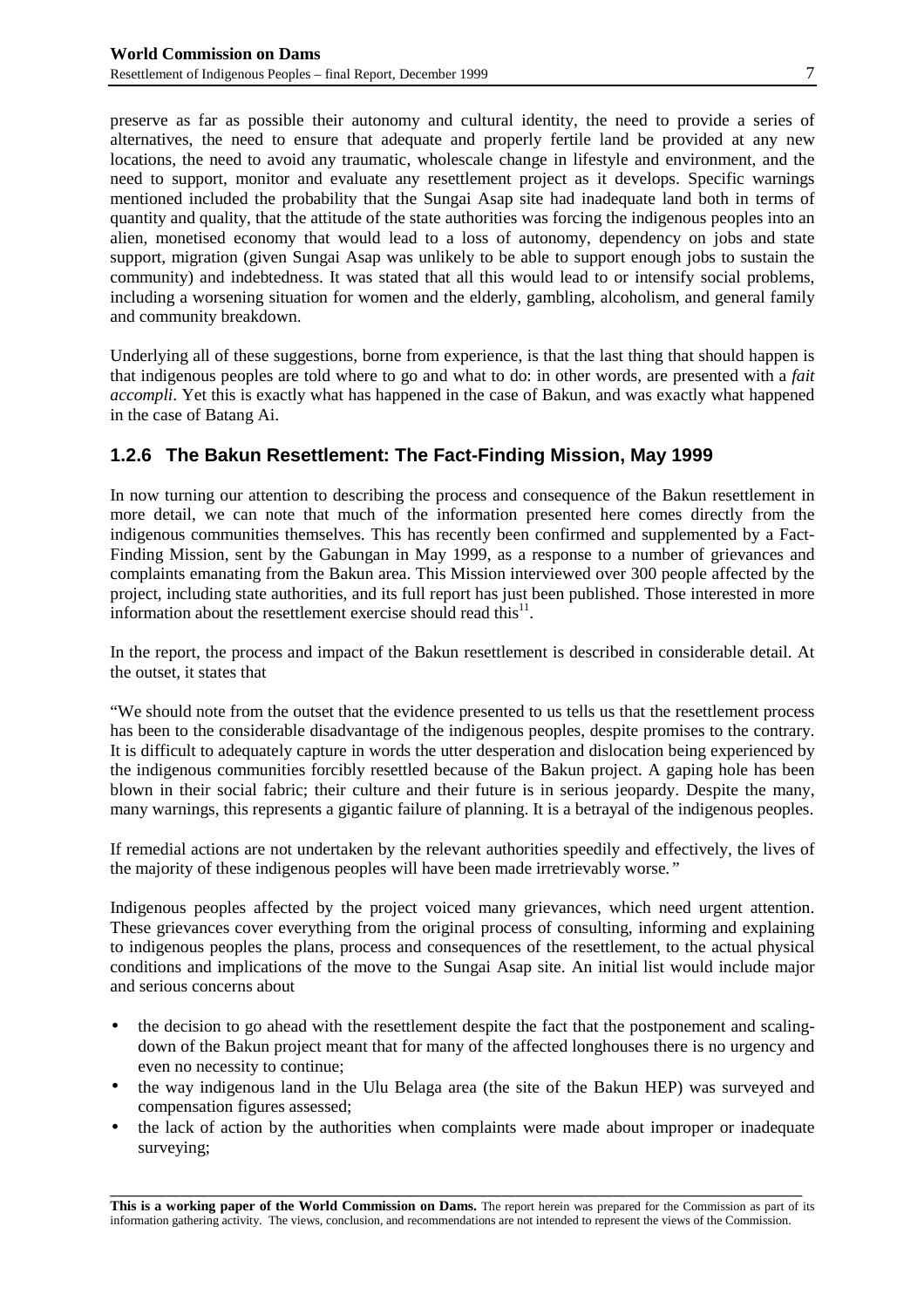- how indigenous peoples were consulted and informed of the resettlement process everything was decided for them;
- the lack of provision of any alternative for indigenous peoples, denying them any choice as to their future; the choice of the Sungai Asap site;
- the broken promises of land to be allocated to indigenous peoples at the new site;
- the way the longhouses at the new site were designed (without the affected indigenous peoples being involved);
- the overall choice of consultants and contractors for the new site, and the exercise of proper supervision and accountability in the process;
- the contracting and building of the new longhouses, which are in a very poor state;
- the contracting and building of other infrastructure, including sewage disposal and rubbish disposal, as well as access roads;
- the costing of the new homes, for which the indigenous peoples are being charged what seems an exorbitant amount;
- the process by which the indigenous peoples were made to sign a contract for the new homes without any adequate explanation given to them or effort made to allow the indigenous peoples to understand what it was they were signing (the contract is in English!);
- the circumstances whereby people were moved into homes which had not yet received their Certificate of Fitness (which on the evidence of the Mission would not be granted due to the substandard quality of the new homes);
- the way compensation has been paid without any adequate support mechanism provided to the indigenous peoples to help them understand the consequences of being moved into a monetised economy and the importance of financial planning;
- the decision to apparently penalise those remaining at the original Bakun site by closing schools and clinics, despite many longhouses not having yet moved, and by refusing to pay compensation money to them;
- the lack of response of state authorities and politicians to indigenous concerns and requests for help or explanation;
- the apparent lack of concern over the emerging social problems and the future of these people.

These concerns centre on three aspects. Firstly, the whole process of planning of the project, the basis of the resettlement and definitions of alternatives, is questioned. Secondly, the physical conditions of the site are described (as very, very poor); and thirdly, the social and cultural implications and impacts are presented (as having serious, negative consequences on the lives of those individuals and communities affected).

All of this has been as a consequence of a large and highly controversial hydro-electric project which has twice had to be postponed because of major problems with its implementation and yet to which the lives of nearly 10,000 people have already been what is tantamount to sacrificed.

#### **1.2.7 Planning and consultation controlled**

In addition to controlling the information and debate on the Bakun HEP as a whole, the state authorities have also been eager to control "participation" in the planning and implementation of the resettlement. To do this, the Sarawak state government set up a committee called the Bakun Development Committee, which it then declared to be the only legitimate channel for indigenous representation. This committee is made up of government appointees, including local state assemblymen, businessmen and government-appointed indigenous leaders. The committee was neither elected nor endorsed by the people in the indigenous communities; nor is there any process of accountability of this committee to the people. Some of the more prominent members have apparently benefited from contracts from the construction either at the Bakun site itself or from the resettlement site (or both). This conflict of interest has merely added to the lack of credibility this committee enjoys within the majority of the affected indigenous peoples.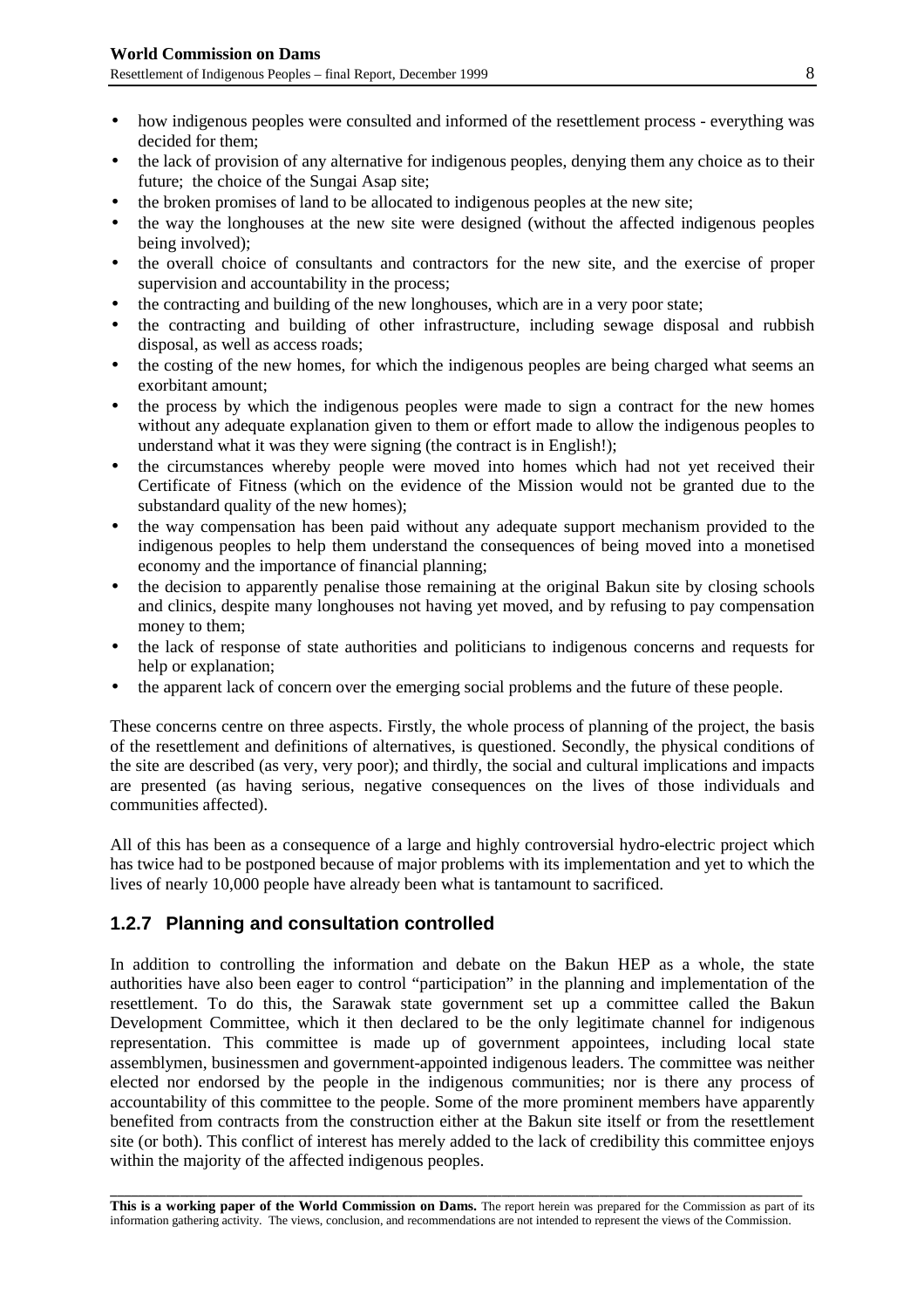When local people attempted to set up alternative structures, which included such groups as the Indigenous Peoples Development Centre and the Bakun Peoples' Regional Committee, the state authorities denigrated these and their concerns ignored. And the controls over public meetings, debate and travel already mentioned further indicate the desire of the authorities to rail-road the project through with no questions asked.

Resettlement is never easy – it is, after all, forced relocation and subject to many problems and trauma. The relocation does mean that a new life must be made for the displaced people. In one sense, therefore, it is an opportunity for those displaced people to evaluate their options, to decide on (possibly different) alternatives and to become involved in maximising any new potentials for enhancing their, and their children's, future. But, far from allowing the Bakun resettlement to promote good, vibrant discussion about the future for the affected indigenous communities, the whole Bakun process has been one of (further) disempowerment and marginalisation, in which the indigenous peoples have been treated like objects in a process that has excluded them from input and debate and has basically reduced them to follow an agenda and a definition of 'development' that has been written for them. It is hardly surprising, therefore, that the morale within the communities has been steadily deteriorating and could now be described as at an all-time low.

#### **1.2.8 Threats to move**

The fact is that many of the indigenous peoples were extremely reluctant to move to a new site which they had little knowledge about and were deeply suspicious of, despite (or even because of!) the promises of the state government. The latter then resorted to a number of inducements and threats to ensure most of them moved.

- Firstly, it threatened to withhold compensation payments.
- Secondly, it closed schools and clinics and other facilities at the old site.
- Thirdly, it threatened that moving elsewhere would be illegal and would run the risk of subsequent eviction.

After a series of delays, the first families, the Ukit from Long Ayak, were moved in September 1998. Subsequently, families from other (but not all) communities have moved, the latest (Batu Kalo) having moved in April 1999. It should be noted that, despite the threats and inducements, not all families from each community have moved to the new site, and some people in some of the longhouses have also decided to move to other sites, not designated by the government. According to latest figures, the situation is as follows:

| Longhouse   | Original no. of<br>families | <b>No. of families</b><br>who have moved | No. of families remaining<br>on the Balui |
|-------------|-----------------------------|------------------------------------------|-------------------------------------------|
| Long Geng   | 250                         | 205                                      |                                           |
| Rumah Daro  | 45                          | 43                                       |                                           |
| Batu Kalo   | 75                          | 4 I                                      | 34                                        |
| Bato Keling | 90                          | 78                                       |                                           |
| Long Bulan  | 170                         | 133                                      |                                           |
| Long Jawie  | 205                         | 196                                      |                                           |

Residents on the Balui who have chosen to build new longhouses further upstream or elsewhere: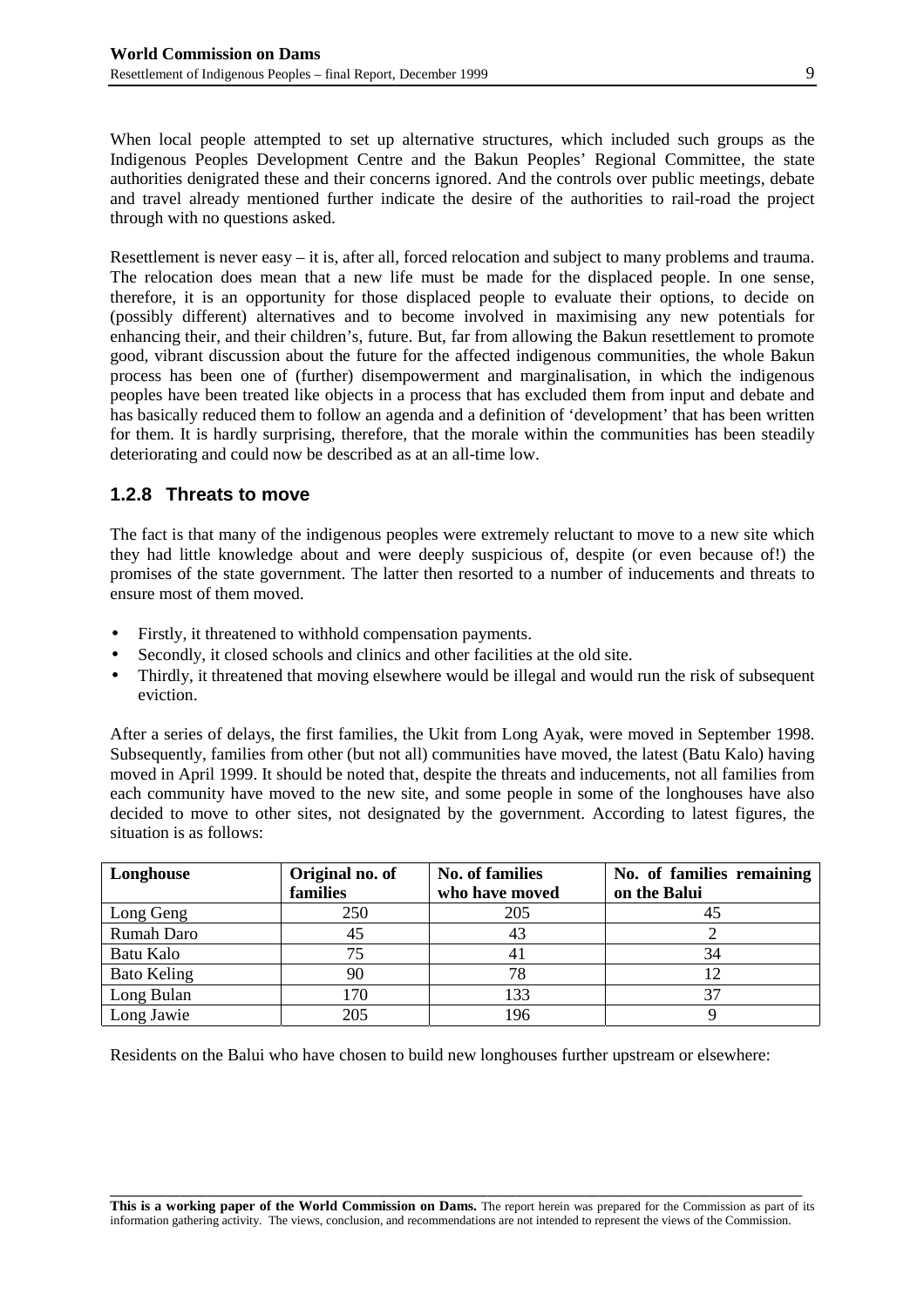| Longhouse   | <b>Resettlement Site</b>                              |
|-------------|-------------------------------------------------------|
| Long Geng   | Long Lawen - have already shifted                     |
| Batu Kalo   | Up the Sg Bakau - new houses are almost completed     |
| Batu Keling | Apau Bulu - have already shifted                      |
| Long Bulan  | Sang Anau, an old logging camp - have already shifted |
| Long Jawie  | Have identified a site                                |
| Long Dupah  | Tubau - a Kayan settlement area.                      |

In all communities, whether they have moved or not, there are many and serious complaints about what has happened to them. It should be noted that the state authorities have announced that all communities will be moved by August 1999.

In effecting the move, the state authorities have continually demonstrated their lack of respect for indigenous peoples and their culture, their lack of concern in involving and supporting the indigenous communities in the trauma of the resettlement and their lack of respect even for their own laws and procedures (let alone any principles of resettlement, as we have noted).

#### **1.2.9 Compensation**

This has been demonstrated through, for example, the way compensation payments were assessed and (not) paid. To arrive at a figure for compensation for the affected indigenous peoples, the state government had to do two things. Firstly, a survey of all land and assets (including houses, crops, fruit trees, medicinal plants and burial sites) claimed by individuals and communities needed to be undertaken. Secondly, a process of valuation needed to be worked out. On both these issues there exist widespread complaint amongst the indigenous communities.

Most of the residents claim that the major portion of their land had not been surveyed. They stated that only relatively small areas in the vicinity of their longhouse were taken into account.

This reflects the underlying prejudice and negation of indigenous native customary claims to land, which has long been a feature of the Sarawak state government's policy. For indigenous peoples, their land comprises of particular land serving particular purposes. Their *temuda* represents the area of land around the longhouse, including their farmed land. Their *menoa* is the area of land (forest) which is their ancestral domain and which they use for hunting and gathering. Their *pulau* is an area of land set aside for water catchment and for material extraction for building, for example. *Dampa* are cultivated fields a distance away from the longhouse.

Each part of this land serves a particular purpose in sustaining the spiritual and economic health of the community. If proper respect is to be paid to the affected indigenous communities, and due compensation paid, then all such land should be recognised for what it is and what it is worth. It could be added that, in order to attempt to preserve as far as possible the cultural identity of the communities, similar land should be made available at the alternative site(s).

However, neither has been the case. The Sarawak state government has been reluctant to recognise anything more than *temuda*, and has in fact enacted successive land legislation which has consistently undermined recognition and rights to *menoa* and to *pulau*. In the case of the survey of the Bakun communities, it would appear similar denial was practised. And land allocated at the new site is inadequate both in quantity and quality, despite promises to the contrary.

The lack of transparency in the compensation process has also led to confusion as to how exactly compensation figures were arrived at, and suspicion of irregularities. The amounts of compensation vary widely from individual to individual and from community to community. For individuals, the amount may be as little as nothing to as high as the reputed payment (not confirmed) of RM700, 000 to a particular person. It is the case that such compensation in the vast majority of cases is nowhere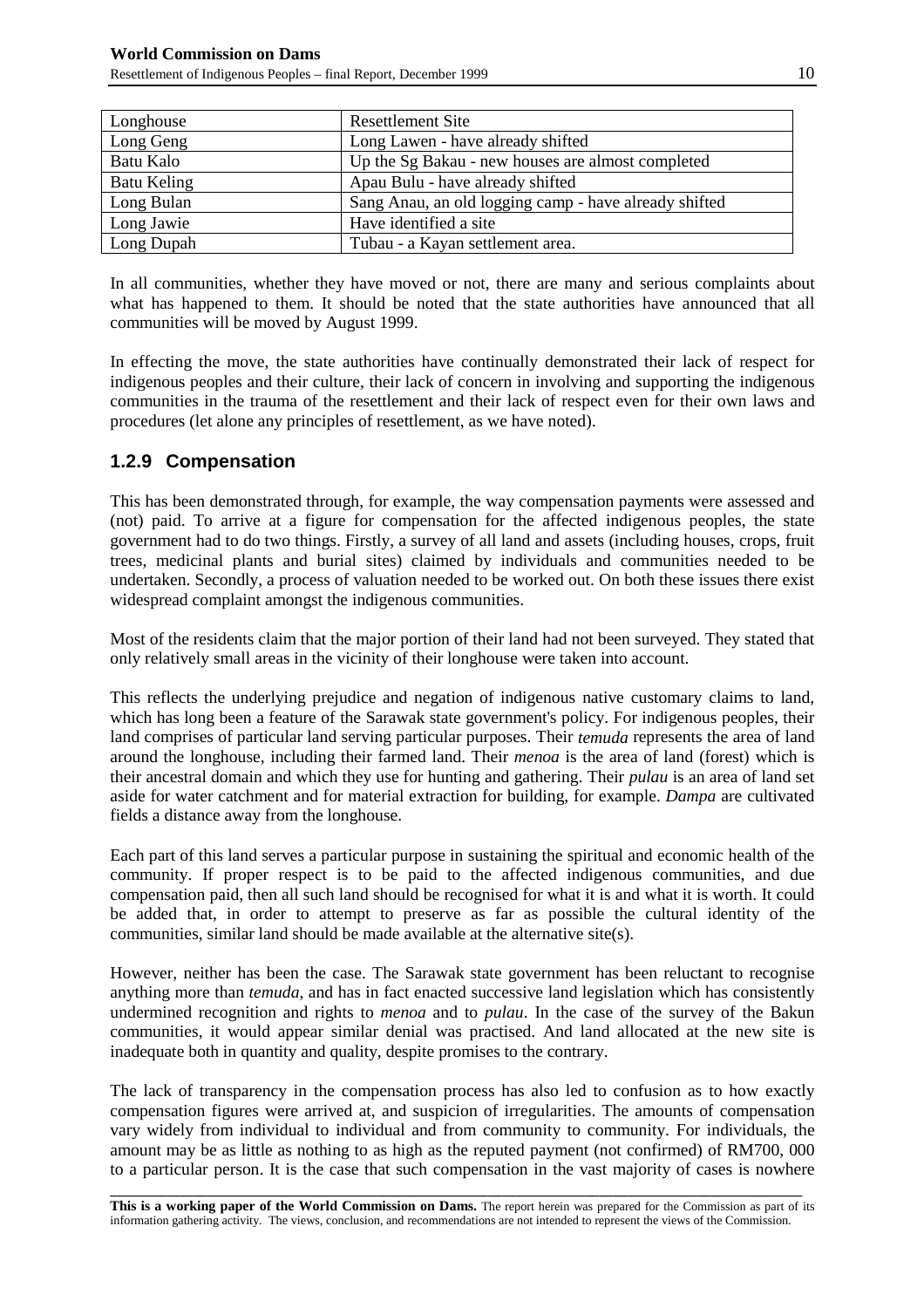near the cost of resettlement, particularly in relation to the RM52, 000 being charged for the new home (see below). The alleged enrichment of those close to the government is an issue mentioned in the Mission report, which also detailed worries about how part of the compensation is paid into a community fund, but the management and use of which is again unaccountable to the majority of the people, being held by the government-appointed leaders.

It may be noted that at least one court case is pending, regarding the way the assessment has been done.

#### **1.2.10 The site and housing**

Lack of respect by the state authorities is also seen in the condition of the site. Again, despite the rhetoric of a wonderful future, the site leaves much to be desired. It has basic facilities, like schools and clinics, but its condition is very poor. There are inadequate roads, meaning that access to and from the site is difficult. No lorries can get in to perform, for example, rubbish collection, which means rubbish is just piled up wherever, posing a serious health hazard. The sewerage and drainage systems are wholly inadequate: the sewerage drains into the local river, rendering the latter unfit for bathing or any other use. Stagnant pools of water because of already broken drainage pipes again are health hazards, being mosquito breeding grounds amongst other things. All this threatens not only the health but also the longer-term sustainability of the communities.

Most of all, the conditions of the 'new' houses are already very, very poor. There are broken doors, shattered walls, leaking and stagnant drains, rickety stairs, collapsing banisters, and broken windows. The materials used are cheap and shoddy; the finish to the houses has been left undone.

The design of a longhouse should reflect the culture of its people. But in Sungai Asap, each new longhouse is of a standardised design, each longhouse having fifteen *pintu* (or families). This is clearly culturally inappropriate. So too is the fact that the common verandah of each longhouse is too narrow for it to perform the kind of communal meeting-place and ceremonial function that was so crucial in the old longhouses, and some of the materials used in the building are actually considered taboo by some of the indigenous communities. Far from allowing each indigenous community to build its own longhouse, an English company, Bucknalls, with no previous experience of Sarawak, was appointed project consultant, and various sub-contracts given to those favoured by the state government.

To add insult to injury, each family is being charged some RM 52,000 for the new home. This is a very inflated price when compared to other low-cost housing in Malaysia. No one has justified it. Indeed, no one from the state government even explained to the indigenous peoples that this was the case. It was only when the first families arrived, and were made to sign a document in English before they got their keys, that it was realised that something was  $up<sup>12</sup>$ . On closer investigation, it was found that this document not only set the price for the house, but committed the families to a loan for the monies to be paid back over 25 years. Nothing has been explained and no family has a copy of the long document (which anyway most of them would not be able to understand). What was explained to them was that they would not get the keys unless they signed, and they would not get the balance of compensation money due to them unless they signed.

It was also discovered that the compensation paid for their old homes (much, much lower than RM52, 000, despite most of them being of far better construction and size) was not to be paid to the people but was used to offset their new compulsory house purchase.

All of this is legally as well as morally questionable.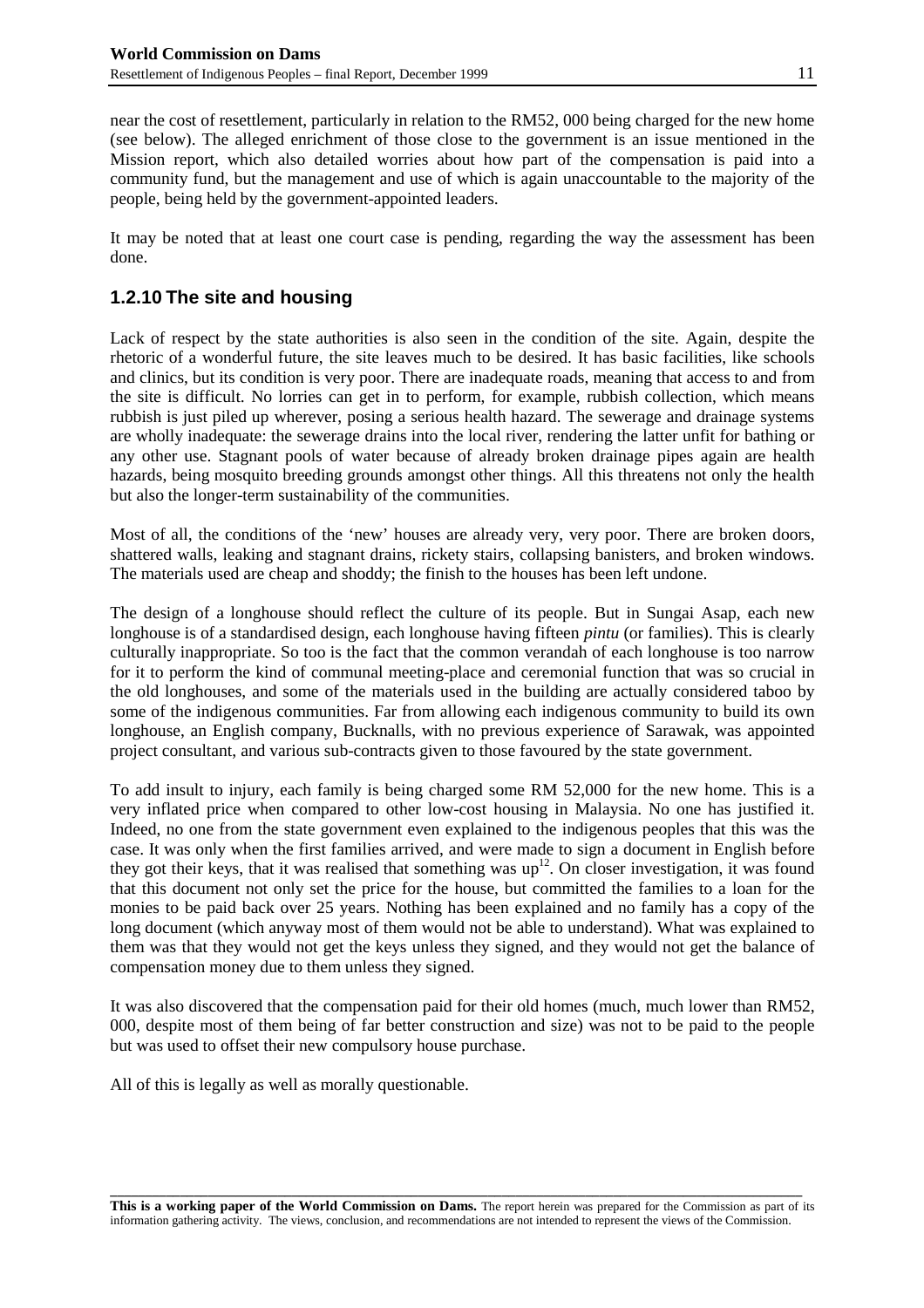#### **1.2.11 Sub-standard procedures**

The lack or respect and concern shown by the state authorities to the indigenous peoples and their future is compounded by the fact that in the design and construction of the new site, the state government's own rules have been broken. The building plans for the settlement were never submitted by the statutory body, the Sarawak state government agency, the Land Consolidation and Development Authority, to the appropriate District Council, until the time they needed the Occupation Permit just before the resettlement exercise. Nor was any Certificate of Fitness issued for the houses. In the words of the Fact-Finding Mission Report: *"All this requires urgent investigation."*

Many would argue that the indigenous peoples were removed to the site under false pretences.

#### **1.2.12 The Implications: Disintegration and Disaster?**

Over and beyond the major deficiencies of the resettlement site and the planning and process of the whole project, the longer-term impact of the Bakun resettlement scheme (which is already becoming obvious) is one where, to put it bluntly, the whole community is in danger of completely falling apart. People are already desperately unhappy. Roles played by different people in the old community, by the elderly, by women, by the young, are now becoming irrelevant and are being substituted by a different hierarchy, in which men and money play the critical part. The destruction of community cohesion, which follows, has seen the rapid increase in anti-social behaviour.

This all stems from the agenda imposed by the state authorities on the indigenous communities, which has underpinned the entire way in which this project has been conducted. For the state authorities, traditional indigenous culture and land use is deemed 'unproductive' and a waste of human and resource potential. Of course, such potential is defined in purely monetary and commercial terms. So, when the state government's spokespeople declare that indigenous peoples need to be 'brought into the mainstream of development', this translates to a need to be brought into a monetised economy where they became integrated into a waged economy and their land can be developed (by others) into whatever is the most profitable enterprise.

This is what has happened. The desire to build the controversial Bakun Hydro-electric project, complete with the removal of indigenous peoples from the reservoir area and surrounding land (highly valuable for timber and other resources) and the forcible removal of these people to a site to which they were condemned to be waged earners all indicate the priorities of the state government. They are not the priorities of the indigenous peoples.

No effort was made to supply land in large enough quantities and appropriacy at the new site to allow the indigenous peoples to continue their farming and hunting/gathering activities. It is arguably crucial to the success or otherwise of a resettlement scheme like this one that there be provision of adequate land to substitute the land used at the original site. This is both to allow the continuity of cultural practice, cohesion and identity and, more practically, to ensure food sustainability can be maintained.

It is a sad fact that the authorities had already been made aware of the unsuitability of the Sungai Asap site with regard to provision of adequate land for the indigenous peoples. The SAMA consortium had stated that the soil of the new area is mediocre and unsuitable for cash cropping. It stated that the area was too small for the proposed population. It stated it lacked needed jungle resources, despite the fact that the communities relied for over one-third of their income from such resources. Rousseau also stated that the resettlement area *"is inadequate. Planners have failed to consider the current needs of the people; they have failed to plan for a population increase; they have failed to consider the needs of the people from the lower Balui, who currently face a shortage of land. The Government is also ignoring the fundamental issue of land tenure. Without long-term secure rights to land, effective*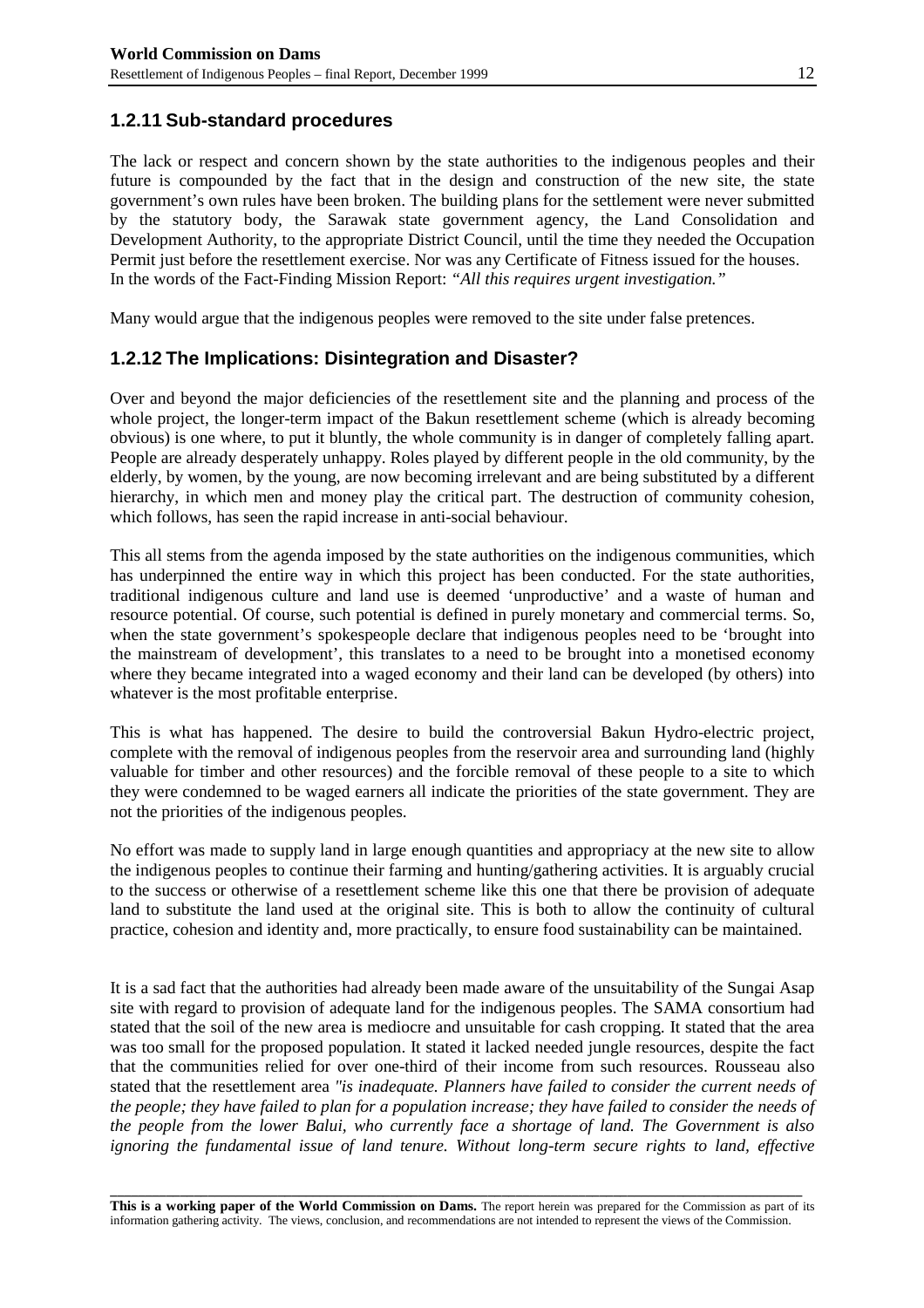*development is impossible; feelings of insecurity will sap the enterprise of the population concerned"13*.

It may be noted that the actual amount of land given to each family was reduced from early promises of ten acres, to later promises of seven acres, to a reality of three acres.

Several consequences have emerged from this. Firstly, the pressure on the existing land has meant almost immediately that there is a severe shortage of fish, game and jungle products. This, together with the lack of vegetables and fruits, has meant that the communities have been thrust immediately into a wholly cash economy, spending significant sums (for them) on purchasing food and materials which had previously been obtained for free. High transportation costs and controls by a small minority also means that the cost of such purchases are relatively expensive. Secondly, there is emerging conflict within the resettled communities as well as between the resettled communities and other indigenous peoples already in the area, over land. Thirdly, in an attempt to at least retain some modicum of self-sufficiency, some of the communities have begun cultivating neighbouring stateland, again bring them in conflict both with neighbouring communities and the state government. All is a product of the initial poor planning.

#### **1.2.13 No jobs, no sustainability**

The lack of alternative land and the terms and conditions imposed on the resettled people means that they are now completely immersed in a monetised economy. In contrast to the situation at their original homes, everything now costs, including food, water, housing, electricity and transport. The overriding question is: how will they pay? Once the compensation money has gone, and for many this either has already happened or is imminent, what is left?

The fact is that by defining development the way they have the state authorities have made it the case that the sustainability of the new community completely depends on the close availability of jobs. In the preliminary promises, the state government had indicated that these jobs were to be on oil-palm plantations. However, despite the fact that five companies have apparently been earmarked oil-palm projects, only one has been started and this will take at least five years to mature to the point where numbers of workers will be needed<sup>14</sup>. This is leaving aside the question of whether the substitution of a relative autonomous, sustainable, self-regulating and cohesive culture and lifestyle for one inherently unstable and material is actually a 'development' in any sense of the word.

The economic unsustainability of the new site means that nothing else is sustainable. This has meant already the out-migration of the economically active, given that they are now dependent on waged employment, little opportunity for which exists at Sg. Asap. One can already see Sg. Asap as turning into a place only for the old, the very young and some of the women. The rest will have fled. The communities will have been destroyed.

#### Roles and lives affected

More than that, the resettlement has had, and will continue to have, serious and negative impacts on the roles and lives of people in the community. For example, it has already impacted badly on the roles and lives of women. From having played a vital role in food production and income-generation activities, women are now increasingly reliant on men for material resources and for labour. The distance to the little land made available means women can no longer get there easily. Their mobility has been compromised. They are reliant on men for transport. As a result, many women are becoming housebound. There is already complaint of the boredom of the long days. Women are also now becoming the sole carers for the children and the elderly. What was a more egalitarian way of life in the old community, where productive and reproductive roles were shared much more equally, is fast becoming one that favours men as *'heads'*. The roles of women are quickly being transformed and limited into subordinate, secondary and supportive ones. Their old lives were very different.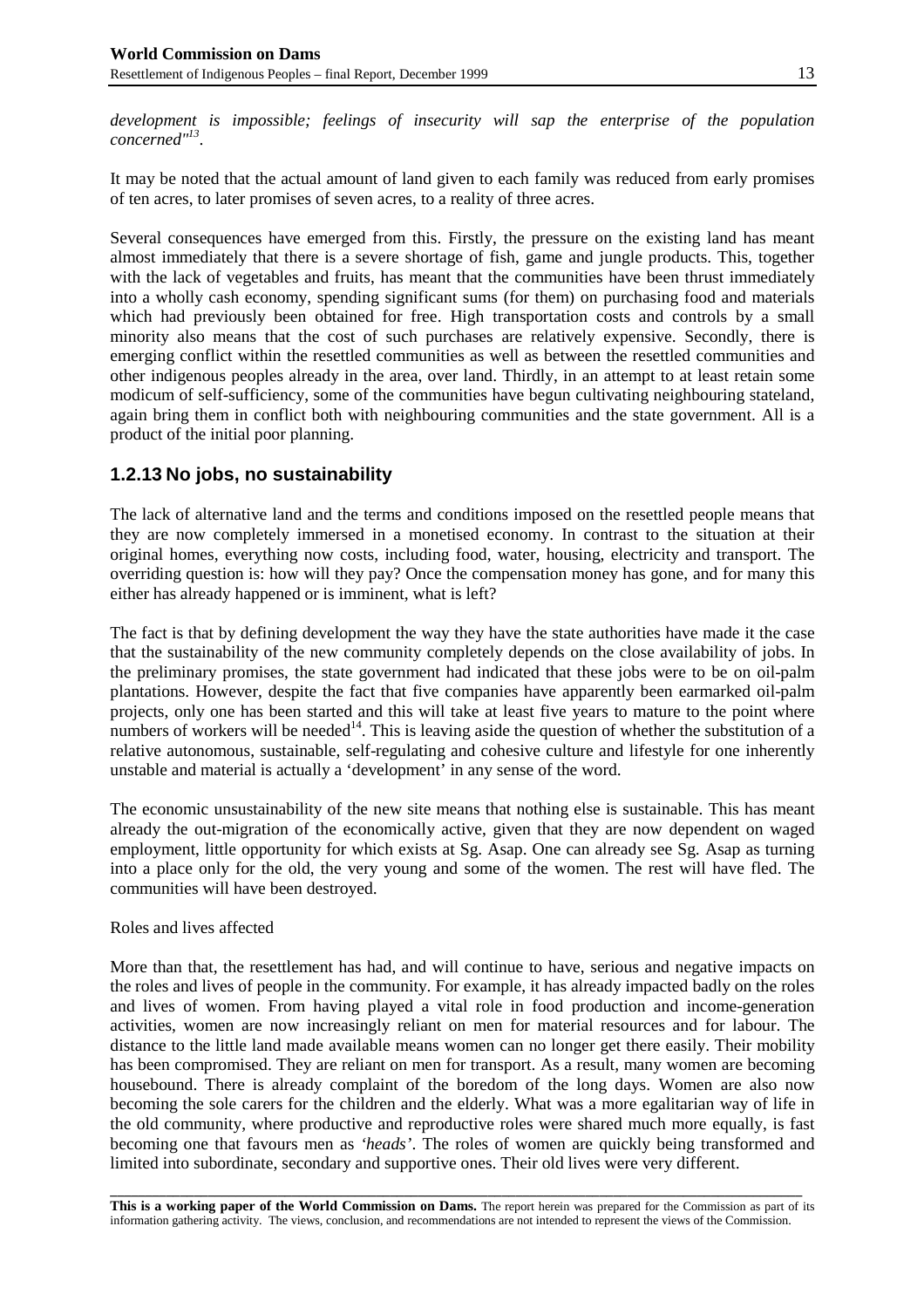The fact that the compensation was paid to the men has not helped women be equal partners in decision-making and resource allocation. Yet the pressure of household expenses means the burden of budgeting falls more on the women.

And because employment has now become the major (only) means of earning income, the welldocumented discrimination against women in waged employment will further erode their position and increase their vulnerability to abuse and exploitation. There is little equality for women at the workplace. They are paid less, they are usually *'last in, first out'*, they face discrimination in promotions and training, they face particular health problems and their labour is often casualised to ensure greater flexibility for the employer and, the bottom line, greater profits. Their subordination at the workplace reflects their increasing subordination within the family and community. More than this, for those women who do get jobs, they will have to combine their waged employment with their responsibilities in the home. They will effectively be working a *"double day"*.

And an increase in social problems may also have particular, negative consequences on women, not the least of which may be an increase in violence against women.

All this has reduced the contribution, status and respect of women, and has thrown them into a new monetary culture which has a proven track record of undervaluing women and which is likely in the end to make them little better than marginal members of their community.

The same is true for the elderly. Their vital role in maintaining cultural cohesion and continuity is already fading in the new site. Lack of respect and lack of tolerance for their dependency means their future is particularly bleak.

It is a little different for the youth. In their traditional longhouses, they took part in the economic activities of their communities, gathering forest products, hunting, growing crops and partaking in the traditional practices of the longhouse. At the new site, these activities are no longer integral to their lifestyle. In the absence of work or other opportunities (there is a significant absence of facilities for the youth), many of the younger men have chosen instead to indulge what money and time they have on such things as motorbikes and alcohol. Dissipation of time and money seems to be the norm. It is not sustainable.

The younger women also worked on the farms and participated in the communities' cultural and social gatherings at the original site. But now, in the words of one younger woman: *"we just sit at home - eat, sleep, eat, sleep"*. Another woman added: *"We are no different to the pigs that are locked up in the pen"*.

The excessive presence of alcohol has implications for women: it puts them at increased risk of violence.

#### **1.2.14 Family and community division**

The lack of jobs, opportunities and anything to do is unsurprisingly causing family division and schism. People are already migrating out, families are dividing. Where families break up, there will be accompanying trauma and sadness. As one woman said: *"We used to all be together and really happy. Now we are split up. One child here, one there. I want to forget this place. Tomorrow I am coming with you back to my kampung."*

And one resident has described her existence during the last few months at the new site as *".. like living in a volcano waiting to erupt"*. Another says *"...it feels like flying, you know that you are going to drop one day"*.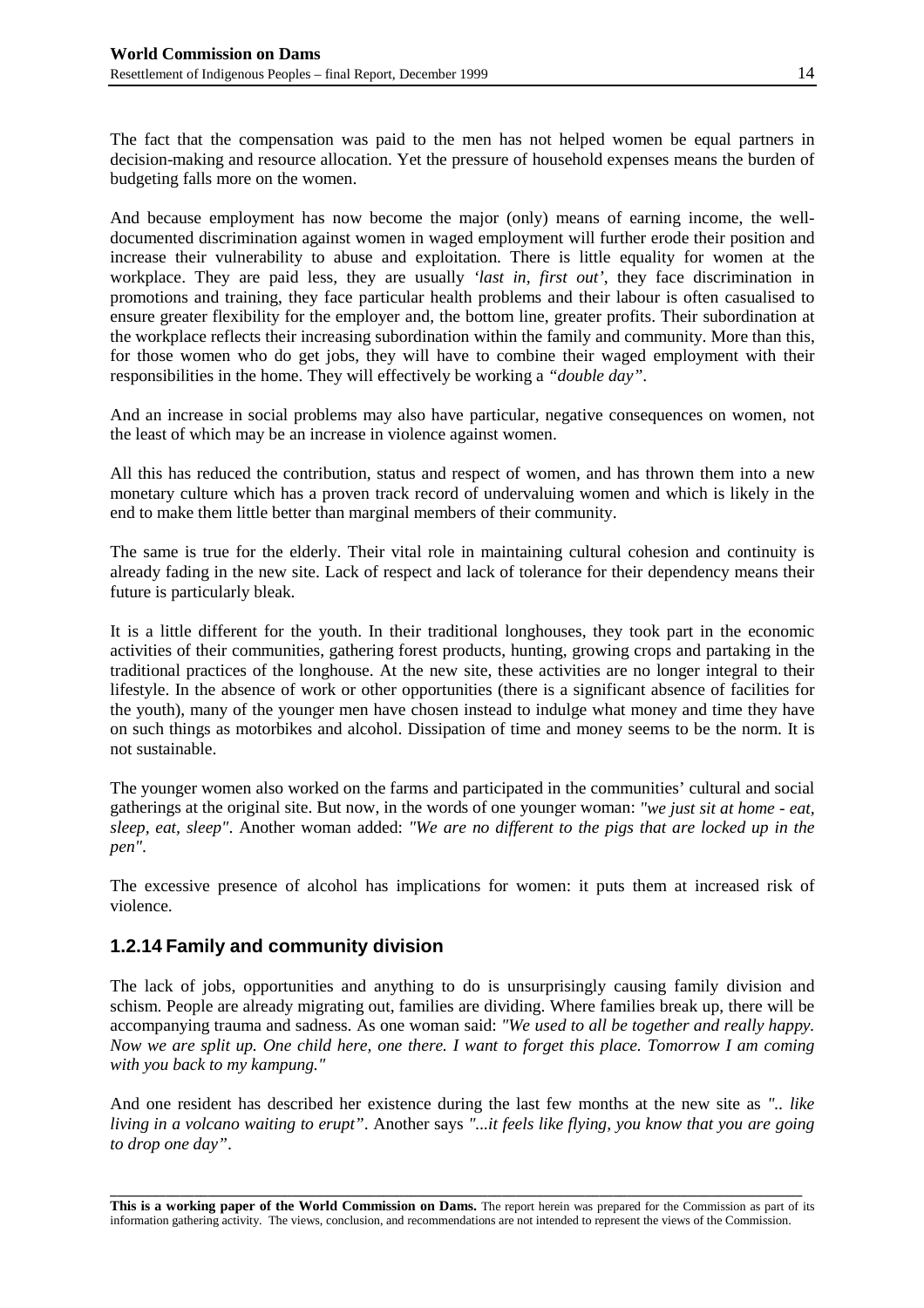#### **1.2.15 Lessons ignored**

This is no more than what the experience of other resettlement schemes has told us. The trauma of the move, the lack of continuity in lives and culture, the lack of alternatives and of course the lack of work see the emergence of an apathy, a disenchantment and straightforward depression within the whole community. Social problems and indulgence in destructive activities like gambling and drinking have resulted.

Again, warnings of social and cultural dislocation, and the particularly negative impact this has on women, appear to have been ignored by the state authorities. There would appear very little that has been done to anticipate any of the problems about to be listed, and very little initiatives taken to attempt to combat any or all of them. There is no clear complaint procedure, no proactive support mechanisms, and state officials seem desirous of denying all responsibility rather than assessing and tackling the problems. No attention at all seems to have been given to the particular problems and effect women might face. Again, to repeat, this represents a gigantic failure in planning.

#### **1.2.16 Development for whom?**

Yet they call this 'development'. It is not a development that has either been wanted or asked for by indigenous peoples. They were not asked what they wanted. It is a development to which, in this instance, the Bakun HEP has almost literally cemented their fate. In this, Bakun shares a similar experience to many large dams around the world. It is a project, which has never been accountable, and this means it is unclear who and to what extent has benefited from the project. They are the few. What is known is that the vast majority of the indigenous peoples affected by the project has suffered – and have suffered almost irretrievable damage.

At the level of United Nations, within multilateral institutions like the World Bank, within indigenous and other organisations all over the world, fundamental principles regarding policies affecting, and treatment of, indigenous peoples have been clearly stated. But large dam projects like Bakun have a poor track record in the heeding of any of this. Certainly the Malaysian and Sarawak government have paid no attention to any of these principles?

In the Malaysian Charter of Human Rights, a document produced through an extensive consultation exercise involving over 50 non-government organisations, Article 16 states:

"Indigenous peoples are entitled to self-determination. By this is meant their natural and inalienable right to retain and control the land and all resources found on their traditional territories, and the right to choose their own way of life.

"They have the right to practise and develop their culture and indigenous religion and to maintain their cultural identity."

But these basic rights have been denied to them. They have been denied not just in examples like this Bakun resettlement scheme, but in their treatment right across Sarawak and Malaysia as a whole. The abuse of their rights is always justified by government spokespeople as necessary for *'development'*.

But, in the apt and oft-quoted words of an indigenous spokesperson: *"Development does not mean stealing our land, our culture and our dignity as human beings. That is not development, but theft."*

This article was produced as a joint effort of the Gabungan, the coalition of non-government organisations in Malaysia which have consistently opposed the Bakun project.